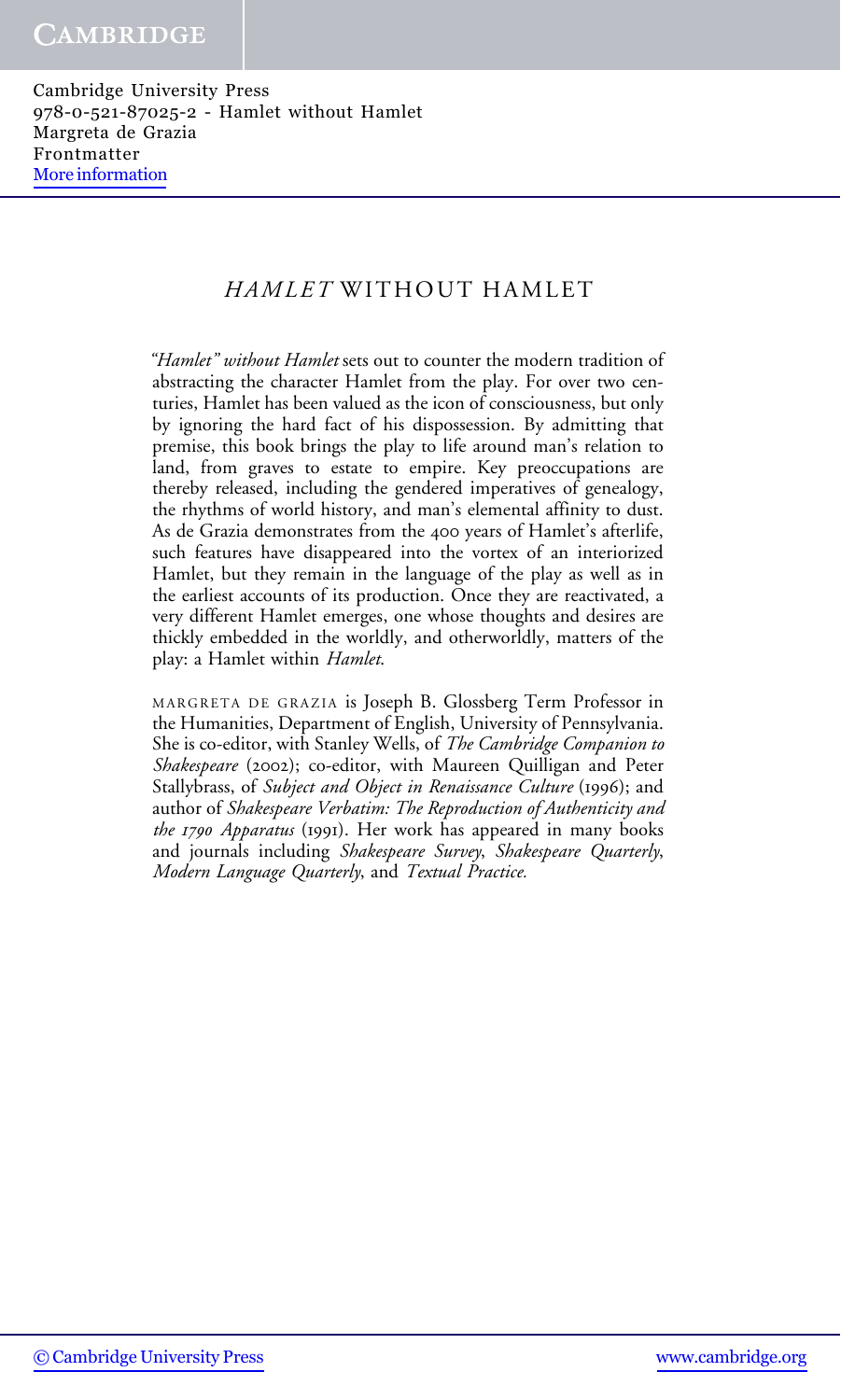# HAMLET WITHOUT HAMLET

MARGRETA DE GRAZIA

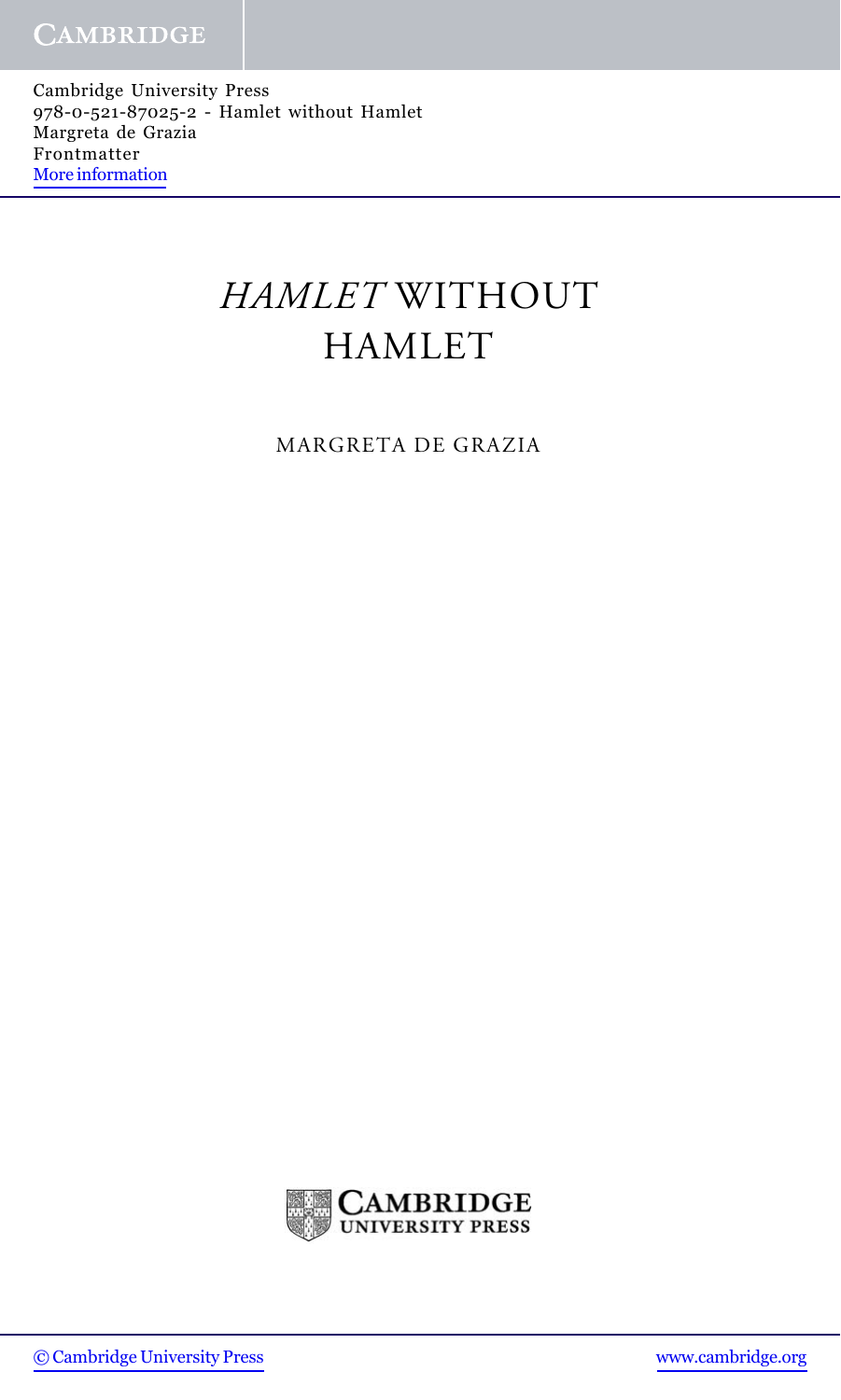#### **CAMBRIDGE**

Cambridge University Press 978-0-521-87025-2 - Hamlet without Hamlet Margreta de Grazia Frontmatter [More information](http://www.cambridge.org/0521870259)

> CAMBRIDGE UNIVERSITY PRESS Cambridge, New York, Melbourne, Madrid, Cape Town, Singapore, São Paulo

> > Cambridge University Press The Edinburgh Building, Cambridge CB2 2RU, UK

Published in the United States of America by Cambridge University Press, New York

www.cambridge.org

Information on this title: www.cambridge.org/9780521690362

© Margreta de Grazia 2006

This publication is in copyright. Subject to statutory exception and to the provisions of relevant collective licensing agreements, no reproduction of any part may take place without the written permission of Cambridge University Press.

First published 2006

Printed in the United Kingdom at the University Press, Cambridge

A catalogue record for this publication is available from the British Library

ISBN-13 978-0-521-87025-2 hardback ISBN-10 0-521-87025-9 hardback ISBN-13 978-0-521-69036-2 paperback ISBN-10 0-521-69036-6 paperback

Cambridge University Press has no responsibility for the persistence or accuracy of URLs for external or third-party internet websites referred to in this publication, and does not guarantee that any content on such websites is, or will remain, accurate or appropriate.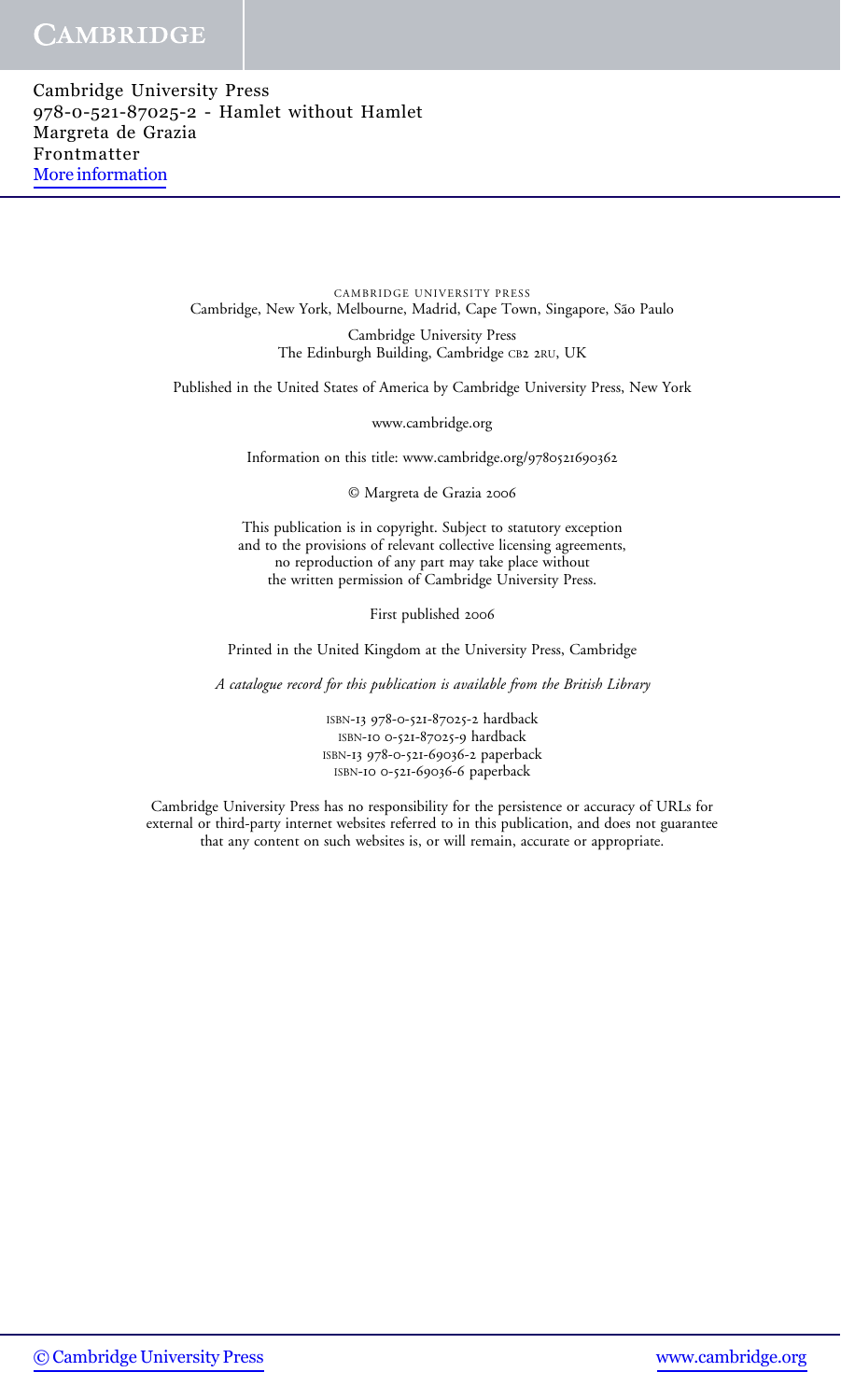### **CAMBRIDGE**

Cambridge University Press 978-0-521-87025-2 - Hamlet without Hamlet Margreta de Grazia Frontmatter [More information](http://www.cambridge.org/0521870259)

For Colin Thubron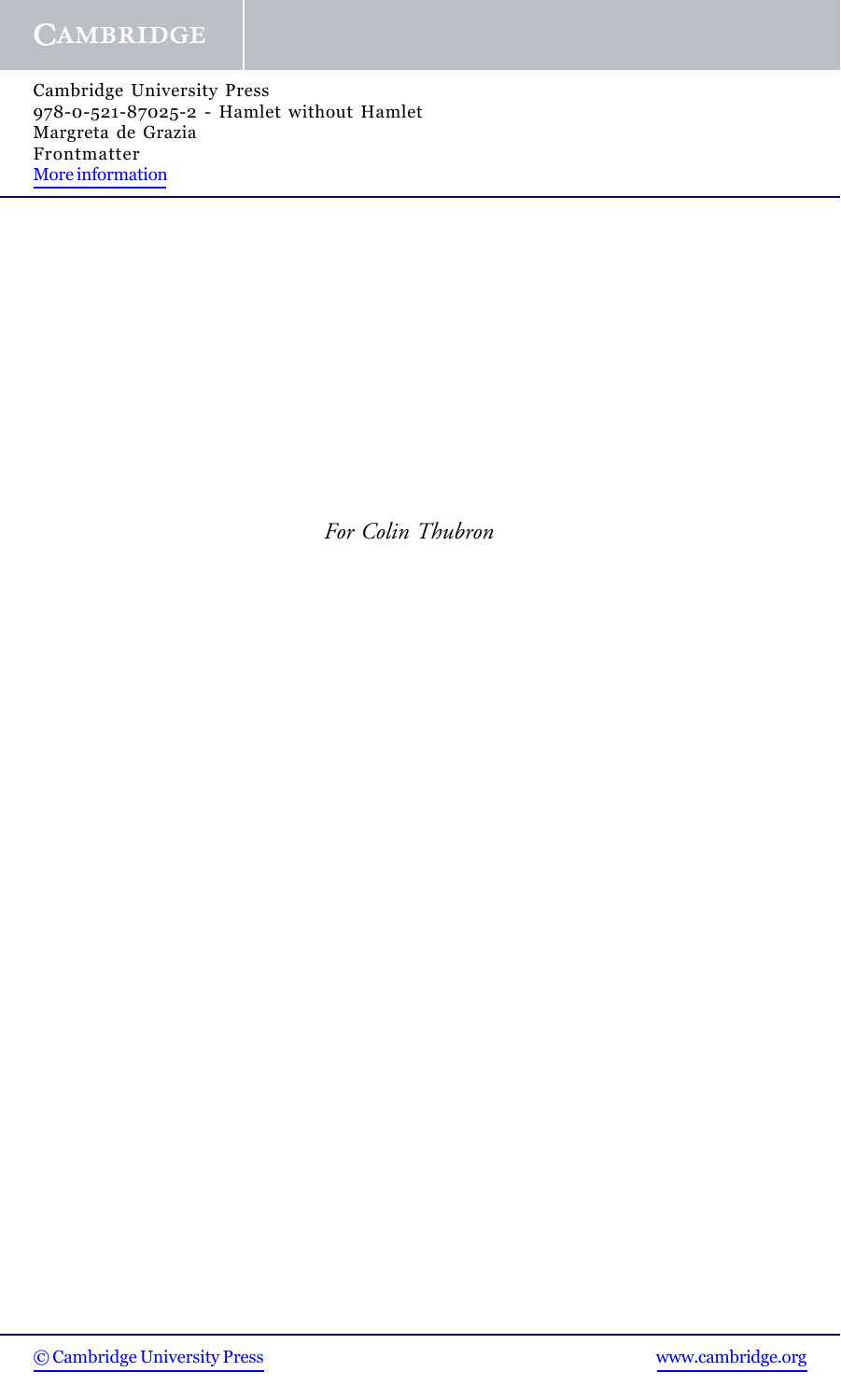#### **CAMBRIDGE**

Cambridge University Press 978-0-521-87025-2 - Hamlet without Hamlet Margreta de Grazia Frontmatter [More information](http://www.cambridge.org/0521870259)

Contents

| List of illustrations                              | page viii |
|----------------------------------------------------|-----------|
| Acknowledgments                                    | X         |
| Note on text used                                  | xii       |
| Introduction                                       | Ι.        |
| Modern Hamlet<br>$\mathbf I$                       | 7         |
| "Old mole": the modern telos and<br>$\overline{2}$ |           |
| the return to dust                                 | 23        |
| Empires of world history<br>$\overline{3}$         | 45        |
| Generation and degeneracy<br>$\overline{4}$        | 81        |
| Doomsday and domain<br>$\mathcal{S}$               | 129       |
| Hamlet's delay<br>6                                | 158       |
|                                                    |           |
| Notes                                              | 205       |
| Selected bibliography                              | 244       |
| Index                                              | 259       |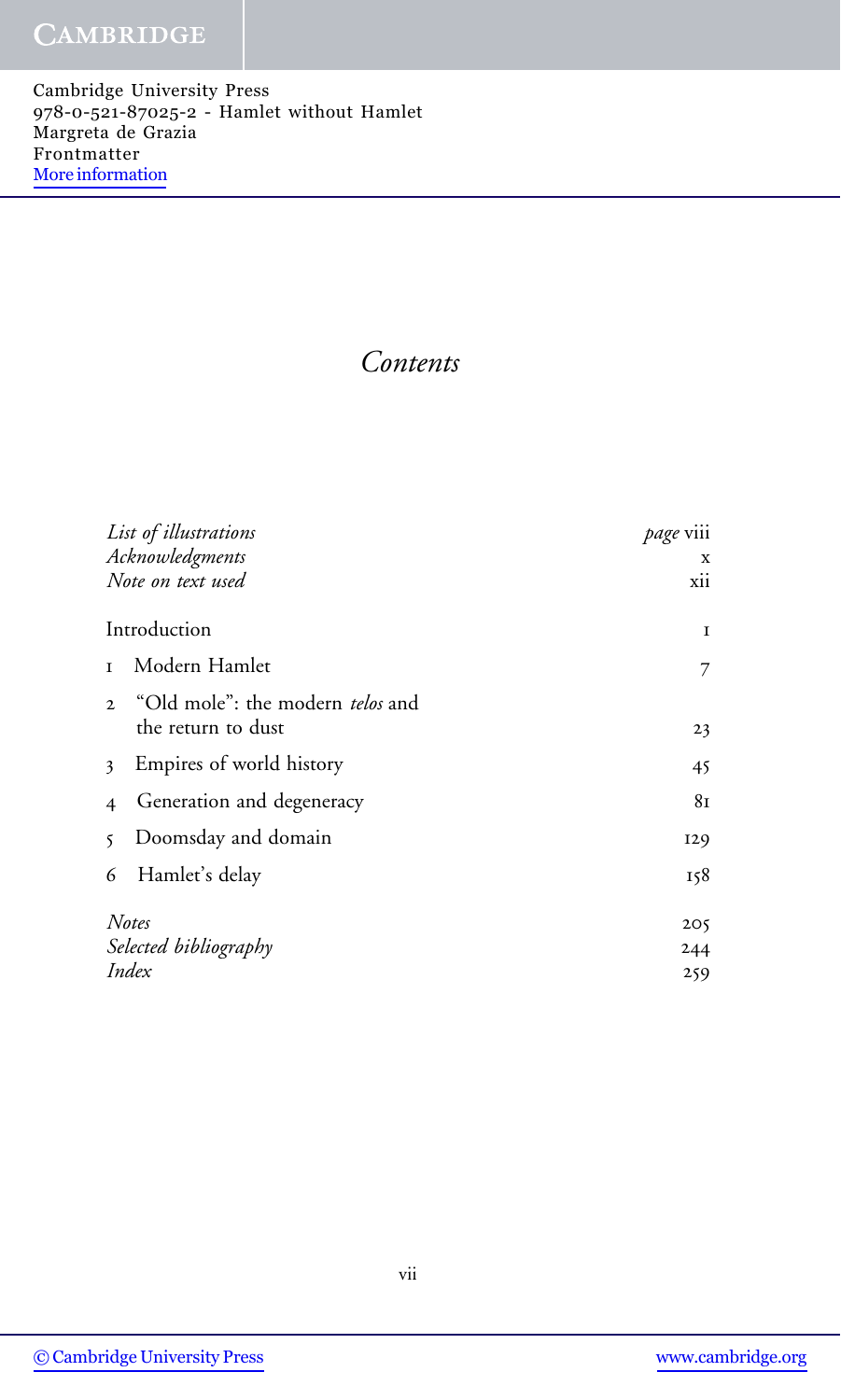## Illustrations

| I The Four Great Kingdoms as prophesied by Daniel: Ninus<br>(Babylon), Cyrus (Persia), Alexander (Greece), Julius |         |
|-------------------------------------------------------------------------------------------------------------------|---------|
| Caesar (Rome). A series of plates by Marten de Vos                                                                |         |
| engraved by Adriaen Collaert (1600). By permission of                                                             |         |
| the British Museum, London.                                                                                       | page 46 |
| 2 A Catalogue, Mr. William Shakespeares Comedies,                                                                 |         |
| Histories, & Tragedies (London, 1623).                                                                            | 53      |
| 3 The Four Rules of British History, Frontispiece to                                                              |         |
| Michael Drayton, <i>Poly-Olbion</i> (1612). By permission of the                                                  |         |
| Huntington Library, San Marino, CA.                                                                               | 58      |
| 4 Heraldry: (a) <i>gore</i> , (b) <i>goutty gules</i> , (c) <i>carbuncles</i> , from                              |         |
| John Guillim, A Display of Heraldrie (London, 1611).                                                              | 95      |
| 5 Noah derided by Ham, in Gyles Godet, A Briefe Abstract of                                                       |         |
| the Genealogy of All the Kinges of England (1562), fol. 2v.                                                       |         |
| By permission of the British Library, London.                                                                     | 99      |
| 6 Nude Woman with Gestating Child, in Adrianus                                                                    |         |
| Spigelius, <i>De Formato Foetu</i> (1626), fol. 35, Tab. III. By                                                  |         |
| permission of the British Library, London.                                                                        | ИO      |
| 7 Laertes' sententiae, The Tragicall Historie of Hamlet                                                           |         |
| (London, 1603), C2v.                                                                                              | Ш       |
| 8 Polonius' sententiae, The Tragicall Historie of Hamlet                                                          |         |
| $(1604/5)$ , C <sub>3V</sub> .                                                                                    | II2     |
| 9 Marginal flowers in Ben Jonson's copy of George                                                                 |         |
| Puttenham, The Arte of English Poesie (1589), p. 4.                                                               | II7     |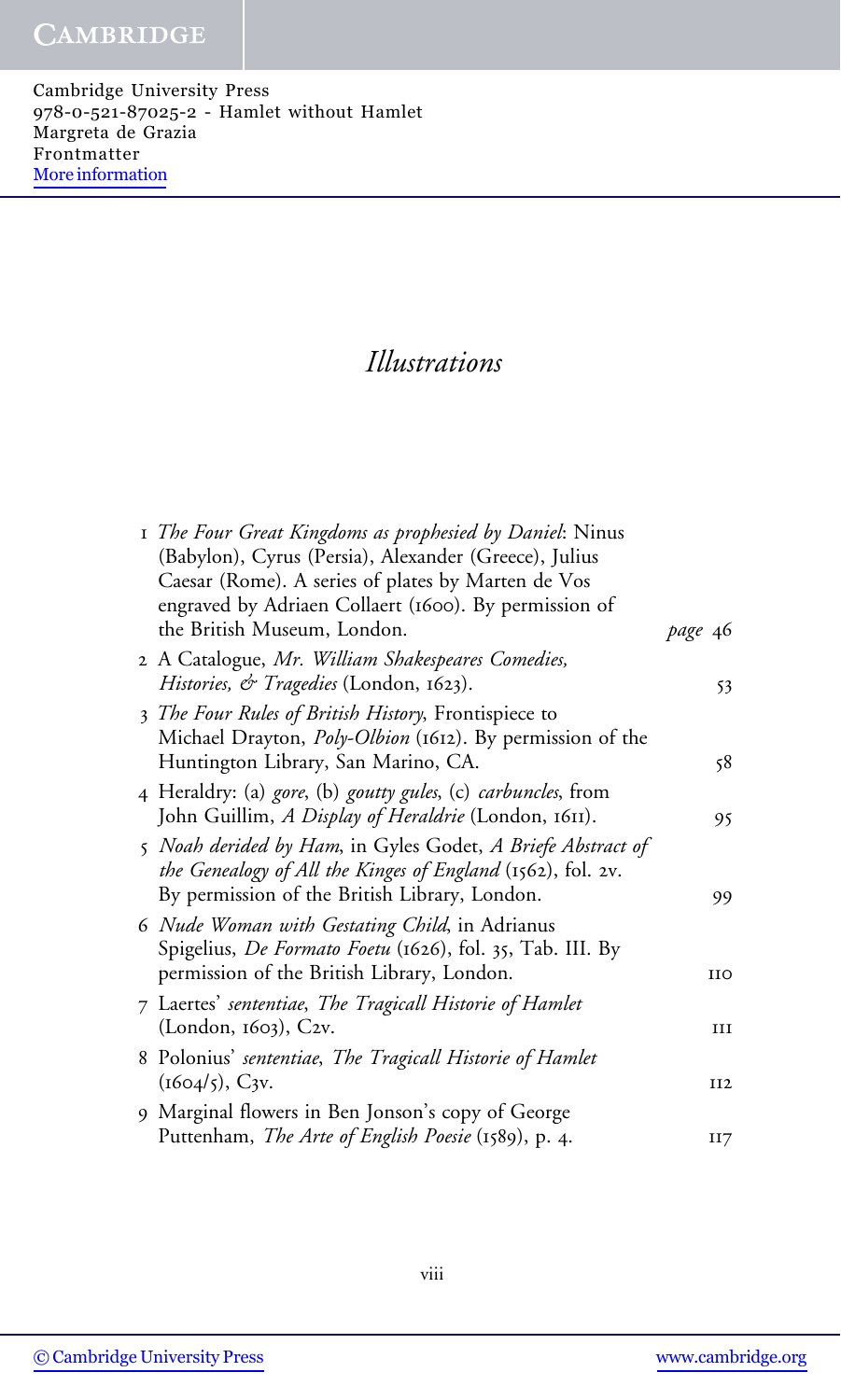| List of illustrations                                                                                                                                                                                                                       | ix              |
|---------------------------------------------------------------------------------------------------------------------------------------------------------------------------------------------------------------------------------------------|-----------------|
| 10 Genealogical Tree Festooned with Flowers and Arms,<br>in John Leslie, De origine, moribus & rebus gestis<br>Scotorum libri decem (1578). By permission of the<br>Huntington Library, San Marino, CA.                                     | <b>I2O</b>      |
| II Pedigree Roll of the Heveningham Family (1597), MS<br>Muniment Room 13/7, College of Arms, London. By<br>permission of the College of Arms, London.                                                                                      | 12I             |
| 12 "There's rue for you": Mrs. Lessingham in the Character<br>of Ophelia (1772). Burney V, no. 250. By permission of the<br>British Museum, London.                                                                                         | I <sub>22</sub> |
| 13 Flora Inseminated by Zephyrus, in Vincenzo Cartari,<br><i>Imagini de i dei de gli antichi</i> (1571). By permission of<br>the Folger Library, Washington, DC.                                                                            | 123             |
| 14 A Young Daughter of the Picts, Jacques Le Moyne de<br>Morgues (1585-8). By permission of the Beinecke<br>Library, New Haven, CT.                                                                                                         | 124             |
| 15 Ophelia, Sir John Everett Millais (1851–2). By permission<br>of the Tate Gallery, London.                                                                                                                                                | 128             |
| 16 Robert Scarlett (1747, based on painting of 1665),<br>Peterborough Cathedral. By permission of Peterborough<br>Cathedral, Peterborough.                                                                                                  | 134             |
| 17 Marginal pointing finger, in <i>The Tragicall Historie of</i><br>Hamlet, fols. F2r, F2v.                                                                                                                                                 | 179             |
| 18 Doomsday Devils, in Thomas Fisher, A Series of Ancient<br>Allegorical, Historical, and Legendary Paintings on the<br>Walls of the Chapel of the Trinity, at Stratford upon Avon<br>(1807). By permission of the British Library, London. | 190             |
| 19 Hamlet's "dying voice," The Tragedie of Hamlet, in<br>Mr. William Shakespeares Comedies, Histories, &                                                                                                                                    |                 |
| <i>Tragedies</i> (London, 1623).                                                                                                                                                                                                            | 204             |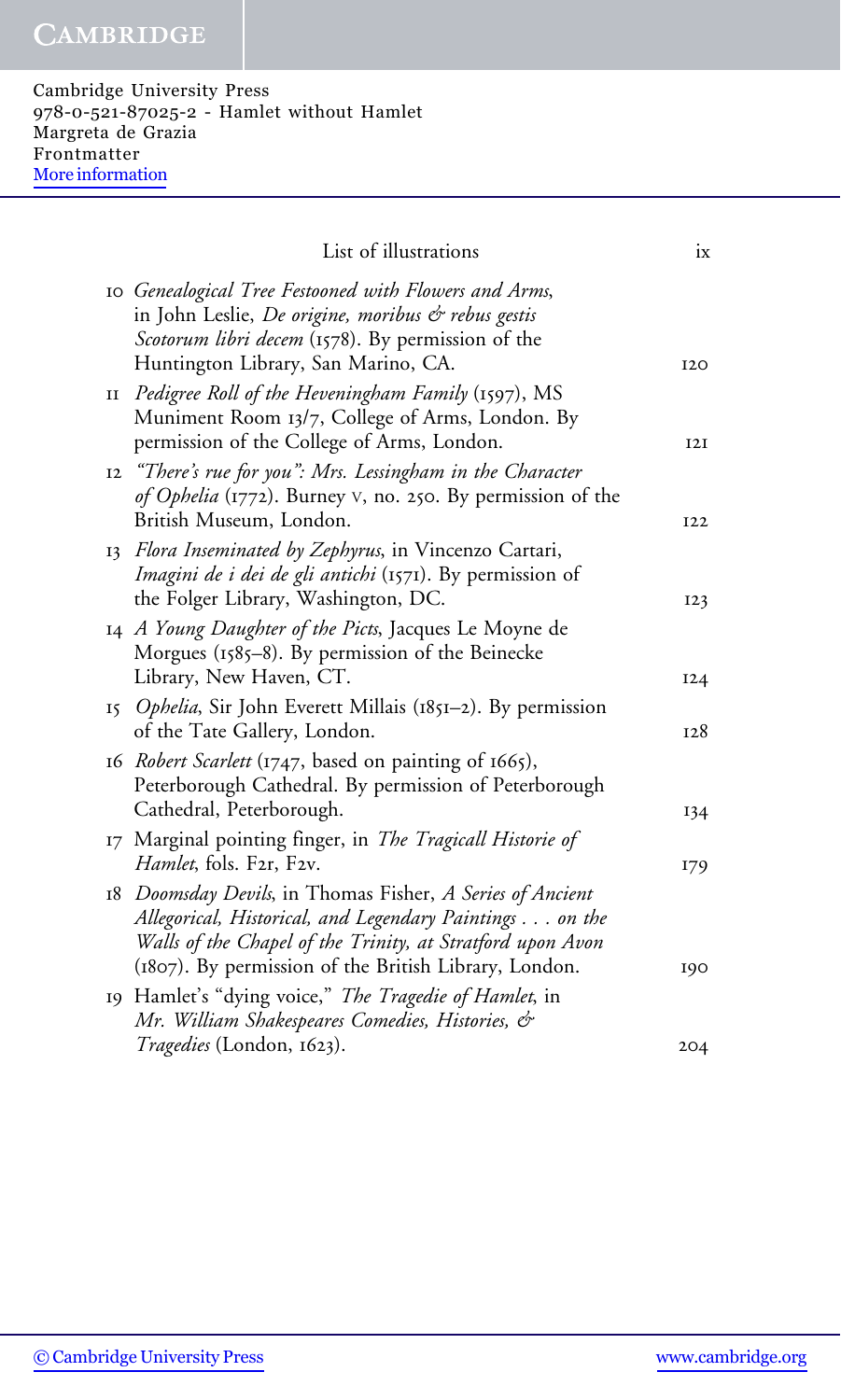## Acknowledgments

If writing were not for me such a hard act of self-absorption, this book would have come out better, and earlier. I hold Hamlet in part responsible. I mean the modern metaphysical Hamlet, the Hamlet this study would do without: the Wittgensteinian fly in the fly-bottle, endlessly spinning its cogitative wheels against the glass.

There are three friends who know the problem: Howard Zeiderman who always stood ready to help with muddles; Peter Stallybrass whose instruction to "Just print it out" still rings in my ears; and Colin Thubron who assured me again and again that there really was nothing left to be understood.

But a number of others also deserve thanks: John Parker who was the manuscript's first and aptest reader; Maureen Quilligan who has a gift for imbuing the work of others with her own brilliance; and the many who entertained in print or conversation some part of the book: Crystal Bartolovich, Rita Copeland, Joe de Grazia, Andrew Gurr, Juliet Fleming, Jay Grossman, Peter Holland, Rayna Kalas, David Kastan, Suvir Kaul, Sean Keilen, Paulina Kewes, Carla Mazzio, Jeff Masten, Gordon Mcmullan, Stephen Orgel, Patricia Parker, Tyler Smith, Jack Spivack, Gary Tomlinson, David Wallace, and Valerie Wayne.

If it weren't for her inimitable stylistic sparkle, Emma Smith's comments would have remained anonymous, as must those of the Cambridge readers, to whom I am also grateful. I wish also to thank Andrew McNellie for early encouragement of the book and Sarah Stanton for wafting it through its final stages. My copy-editor, Caroline Howlett, must also be singled out, for her exacting and gracious attention.

Special thanks are due to Georgiana Zeigler of the Folger Library in Washington, DC; Dan Traister, Michael Ryan, and John Pollack of the Van Pelt Library at the University of Pennsylvania; and Robert Yorke of the College of Arms. Stephanie Elsky, Cathy Nicholson, and Brian Kirk were invaluable in pulling together innumerable loose ends in the preparation of the manuscript.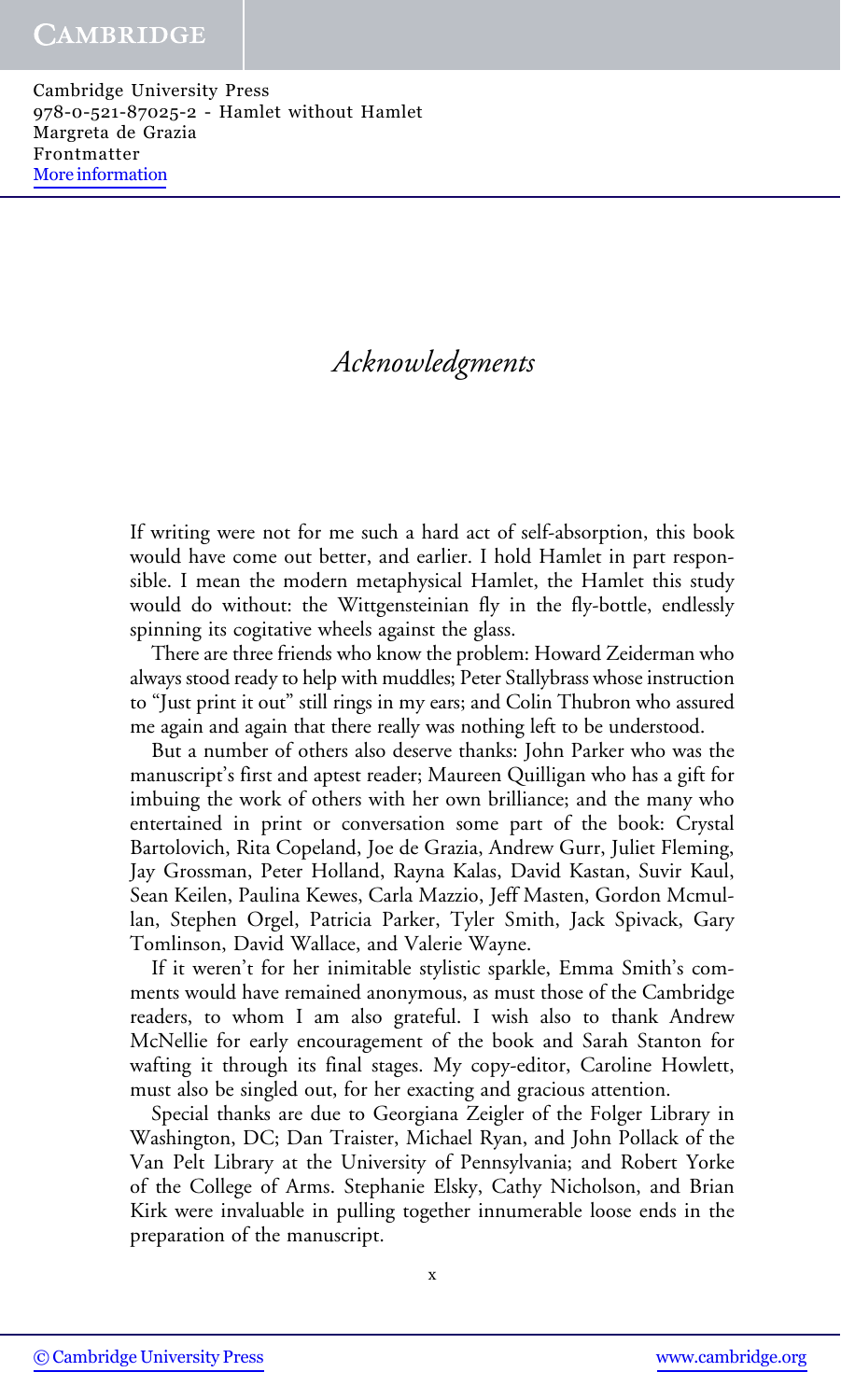#### Acknowledgments xi

The John Simon Guggenheim Memorial Foundation gave me the year in which to lay down the foundation for this book, and the Rockefeller Foundation highlighted that year with a residence at the Bellagio Study and Conference Center.

Austin Zeiderman and Page Bertelsen are in a category all their own.

Versions of Chapters I and 2 have appeared in Modern Language Quarterly, Textual Practice, and Shakespeare Quarterly, and parts of Chapters 5 and 6 were published in collections published by Oxford University Press and Routledge. I am grateful to the editors of these publications for permission to reprint these materials here.